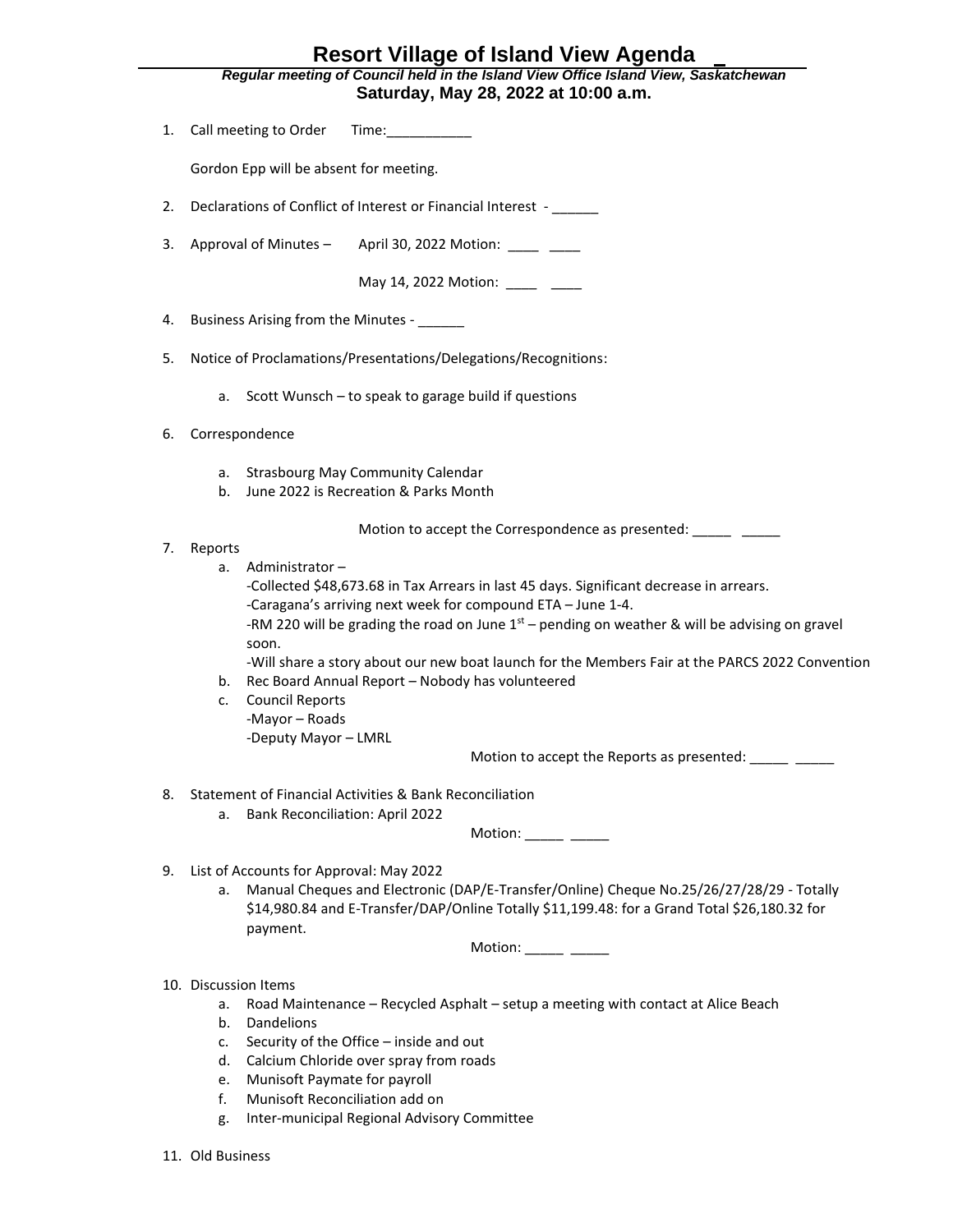12. New Business

"That Virginia Shepley of Professional Building Inspections, Inc. be appointed a building inspector for the municipality."

Motion: \_\_\_\_\_\_ \_\_\_\_\_ "That the Council of the Resort Village of Island View approve a new garage build on Lot 67A, Block 4, Plan 102291779, 129 Lakeview Drive, subject to Professional Building Inspection, Inc plan review requirements." Motion:  $\frac{\ }{\ }$ "That the Council of the Resort Village of Island View approve the Administrator to upgrade the Munisoft software by purchasing the eNotices at a cost of \$499 to be able to email residents receipts, reduce paper, printing and postage costs while dedicating to addressing environmental concerns" Motion: \_\_\_\_\_\_ \_\_ "That the Council of The Resort Village of Island View authorize the payment of the Regional Landfill 2022 Levy for \$ 12,559.54 to the Last Mountain Regional Landfill by the Administrator." Motion: \_\_\_\_\_\_ \_\_\_\_\_ " That the Council of The Resort Village of Island View increase the Council and employee mileage rate to \$0.65/km to be in line with provincial and federal government mileage rates due to the rising gas prices." Motion: \_\_\_\_\_\_ \_\_\_\_\_ "That the Council of The Resort Village of Island View approve the Maintenance Employee to be paid at a rate of \$28.75 per hour." Motion: \_\_\_\_\_\_ \_\_\_\_\_ "That the Council of The Resort Village of Island View approve the Maintenance Assistance Employee to be paid at a rate of \$15.75 per hour." Motion: \_\_\_\_\_\_ \_\_\_\_\_ "That the Council of The Resort Village of Island View approve the Administrative Assistance Employee to be paid at a rate of \$23.75 per hour." Motion: \_\_\_\_\_\_ \_\_\_\_\_ "That the Council of The Resort Village of Island View approve the Honorarium increase for the Mayor to go from \$125 per meeting to \$150 per meeting." Motion: \_\_\_\_\_\_ \_\_\_\_\_ "That the Council of The Resort Village of Island View approve the Honorarium increase for the Deputy Mayor and Councilor to go from \$100 per meeting to \$125 per meeting." Motion:  $\frac{\ }{\ }$ "THAT the Council of the Resort Village of Island View herby proclaim June 2022 in the Resort Village of Island View as Recreation & Parks Month and grant the Administrator approval to complete the proclamation and send to Saskatchewan Parks and Recreation Association." Motion: \_\_\_\_\_\_ \_\_\_ "That the Council of The Resort Village of Island View sets trailer fees for 2022 at the rate of \$400.00 per trailer."

"That the Council of The Resort Village of Island View sets Compound fees for 2022 at the rate of \$125.00 per year." Motion:

Motion:  $\frac{\ }{\ }$ 

"That the Council of The Resort Village of Island View sets East Side Storage of Compound fees for 2022 at the rate of \$40.00 per year."

Motion: \_\_\_\_\_\_ \_\_\_\_\_